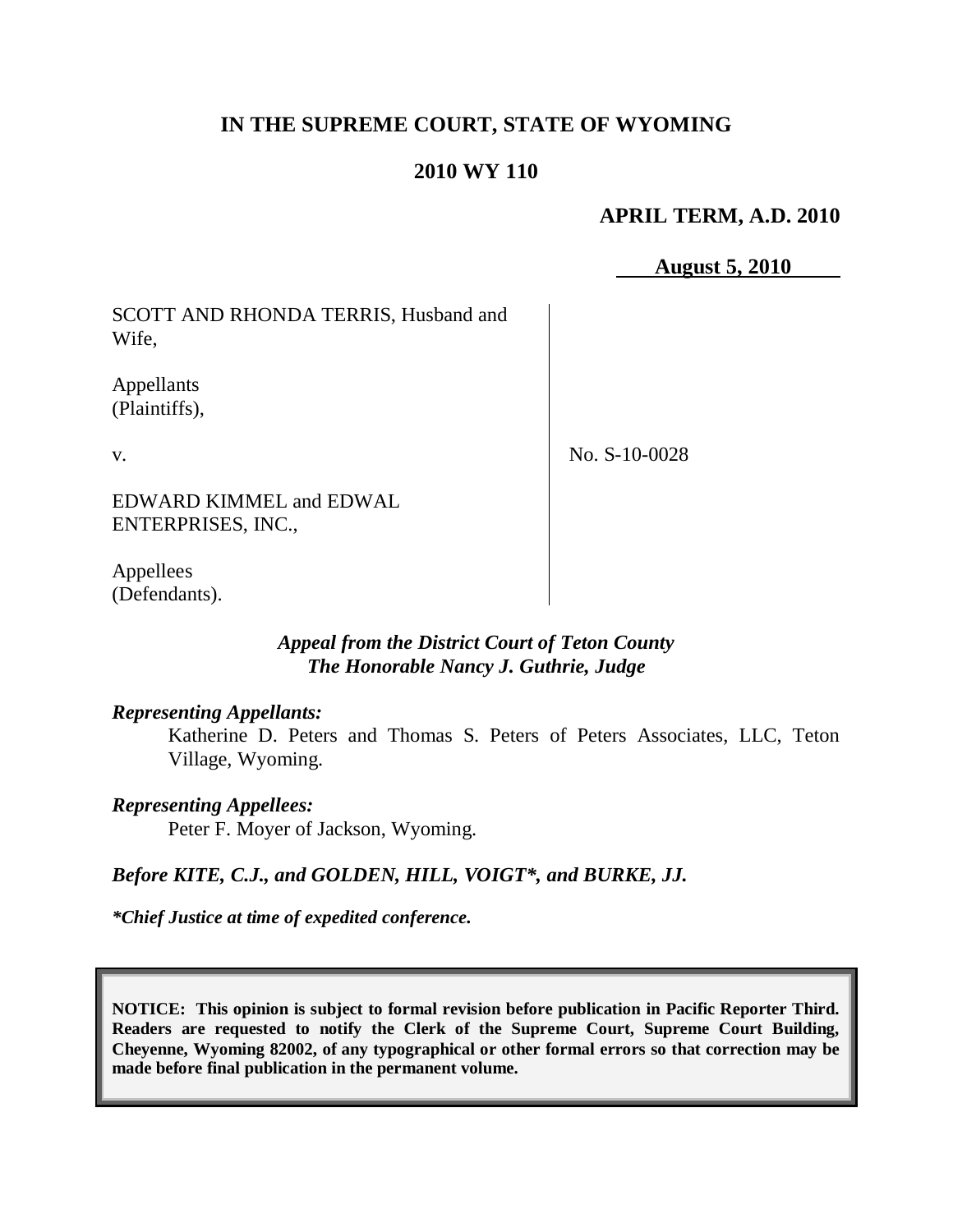## **VOIGT, Justice.**

[¶1] Scott and Rhonda Terris (the Terrises) appeal the district court"s Judgment, arising from a dispute relating to a lease agreement with Edwal Enterprises, Inc. and Edward Kimmel as principal of Edwal Enterprises, Inc. (Kimmel). Finding no error on the part of the district court, we will affirm.

#### **ISSUES**

[¶2] 1. Did the district court err as a matter of law when it found that the Terrises breached the lease agreement and that Kimmel did not breach the lease agreement?

2. Did the district court err by finding that Kimmel did not commit a conversion, that Kimmel did not act with willful misconduct, and that Kimmel did not violate the implied covenant of good faith and fair dealing?

3. Did the district court err as a matter of law when it awarded attorney"s fees and costs to Kimmel?

### **FACTS**

[¶3] The Terrises rented a storage unit from Kimmel in 1998, pursuant to a written lease agreement, which they continued renting until the summer of 2006 when the current dispute arose. Kimmel notified the Terrises via letter several times between April and August of 2006 that they were over seven months behind in rental payments. In July of 2006, Kimmel and his employee smelled gasoline fumes coming from the Terrises" storage unit so they cut the lock and entered the unit, because storage of flammable and explosive materials is prohibited by the lease agreement. According to Kimmel, he and his employee removed "three full propane tanks and two full 5 gallon gas containers," as well as "a lot of junk," such as a moldy horse blanket and lumber.

[¶4] The Terrises contacted Kimmel in August of 2006 after having received one of Kimmel's letters regarding the Terrises' default for nonpayment. The Terrises and Kimmel met at the storage unit facility and the Terrises paid most of the delinquent rent.<sup>1</sup> The Terrises also requested that Kimmel allow them to rent the unit for another month, which Kimmel agreed to do and the Terrises paid for the additional month at that time.

[¶5] In August of 2007, the Terrises filed a complaint against Kimmel alleging that he committed conversion of their property by removing items valued at more than \$10,000

 $1$  Kimmel testified that the Terrises did not pay the full amount owed to Kimmel, but that Kimmel did not press the issue.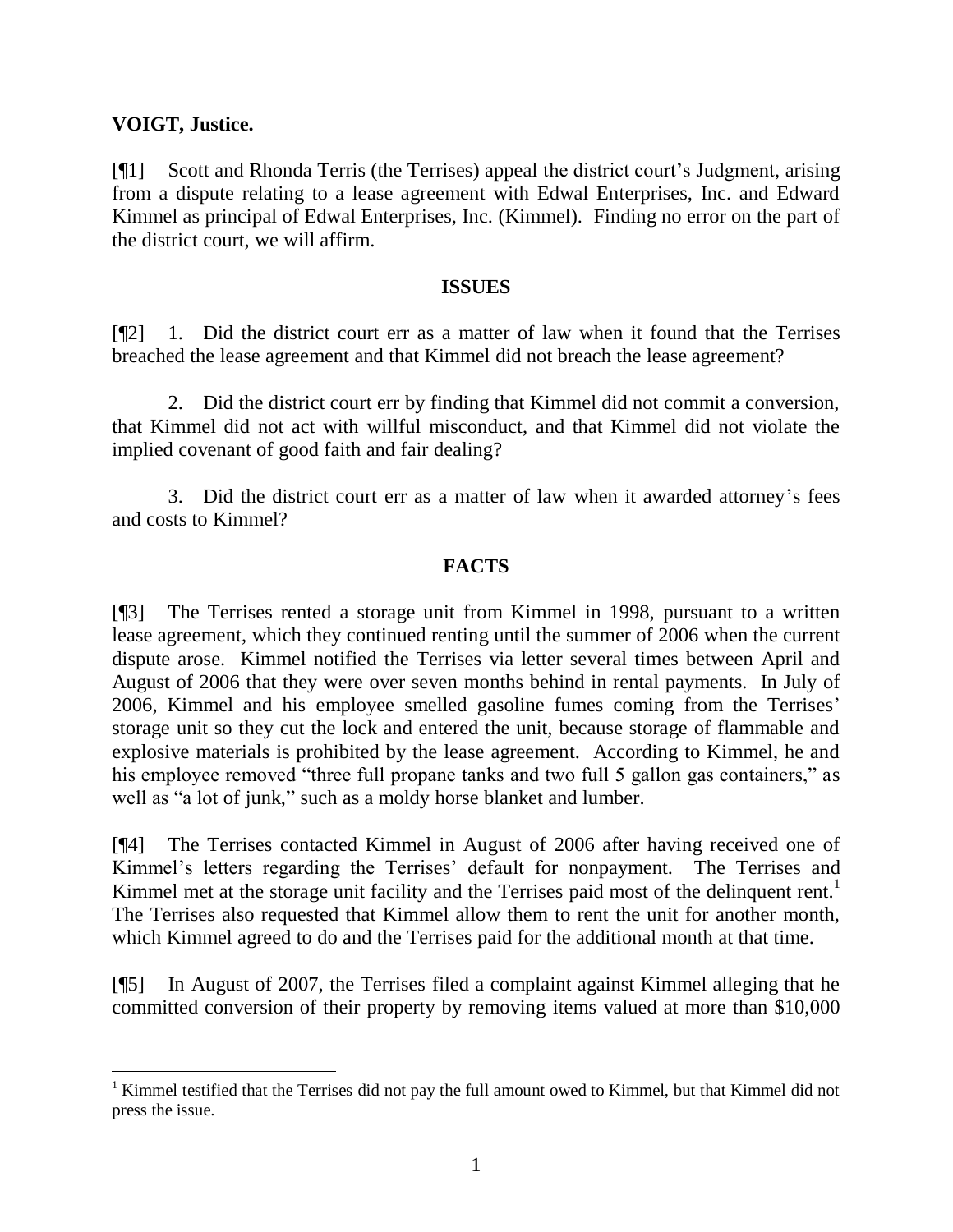from their storage unit.<sup>2</sup> Kimmel denied the allegations of conversion and counterclaimed for breach of contract. The district court found that no conversion occurred, that Kimmel did not breach the lease agreement, and that the Terrises had breached the lease agreement. The district court also awarded attorney"s fees and costs to Kimmel pursuant to the lease agreement. This timely appeal by the Terrises followed.

# **DISCUSSION**

# **Did the district court err as a matter of law when it found that the Terrises breached the lease agreement and that Kimmel did not breach the lease agreement?**

[¶6] The Terrises make several arguments relating to this issue. First, the Terrises argue that the district court erred by finding that the lease agreement had not been amended through course of conduct or a separate oral agreement to allow the Terrises to pay rent several times a year, rather than monthly as the written lease agreement provided. Specifically, the Terrises argue that they had a separate oral agreement with the manager of the storage unit to allow them to pay their rent only several times a year, rather than monthly. Alternatively, the Terrises argue that by actually paying only several times a year and Kimmel accepting payment, their course of conduct amended the written lease agreement accordingly. Second, the Terrises argue that because the district court erred in finding that the lease agreement had not been amended to allow them to pay several times a year, rather than monthly, the district court erred in finding the Terrises in breach for not making timely payments. Finally, the Terrises argue that the district court erred by finding that Kimmel did not breach the lease agreement by removing their property from the storage unit and taking it to the dump.

[¶7] To address the Terrises" arguments we must examine and interpret the lease agreement. We have repeatedly stated the following in relation to interpreting contracts:

> The primary focus is on determining the intent of the parties to the contract. The initial question is whether the language of the contract is clear and unambiguous. If it is, then the trial court determines the parties' intent from the contract language alone. It does not consider extrinsic evidence, although it may consider the context in which the contract was written, including the subject matter, the purpose of the contract, and the circumstances surrounding its making, all to help ascertain what the parties intended when they made the contract. The trial court then enforces the contract in accordance with the plain meaning its language would be

  $2^{2}$  More about the specific property alleged to have been converted will be discussed below.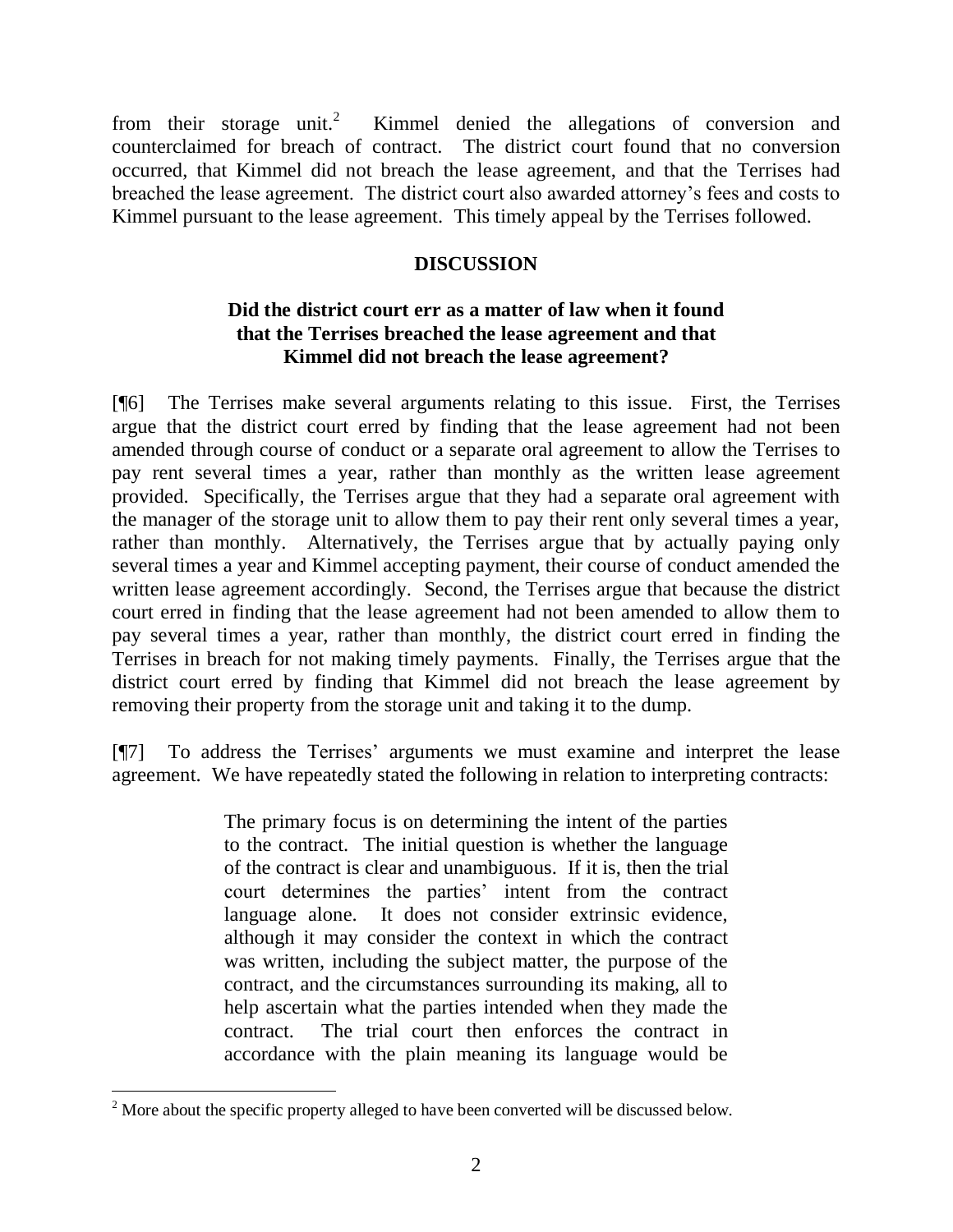given by a reasonable person. All of these issues―deciding whether a contract is unambiguous, determining the parties' intent from the unambiguous language, and enforcing the contract in accordance with its plain meaning―involve questions of law for the trial court. When we undertake *de novo* review of the trial court's conclusions of law, we follow the same familiar path. *See Double Eagle Petroleum & Mining Corp. v. Questar Exploration & Production Co.*, 2003 WY 139, ¶¶ 7-8, 78 P.3d 679, 681-82 (Wyo. 2003), *and cases cited therein.*

*Horse Creek Conservation Dist. v. State ex rel. Wyo. Attorney Gen.*, 2009 WY 143, ¶ 25, 221 P.3d 306, 315 (Wyo. 2009) (quoting *Fox v. Wheeler Elec., Inc*, 2007 WY 171, ¶ 10, 169 P.3d 875, 878 (Wyo. 2007)). This Court has previously acknowledged that the parties to a written agreement may orally waive or modify their rights under the agreement. *Keever v. Payless Auto Sales, Inc.*, 2003 WY 147, ¶ 12, 79 P.3d 496, 499 (Wyo. 2003). Moreover, we have recognized that a written agreement may be modified through course of conduct*. Id*. at ¶¶ 12-14, at 499-500.

> Wyoming law is clear that the party asserting a written agreement was modified by the subsequent expressions or conduct of the parties must prove so by clear and convincing evidence. *Ruby Drilling Co.* [*v. Duncan Oil Co.*, 2002 WY 85,] ¶ 11 [, 47 P.3d 964, 968-69 (Wyo. 2002)]. The question of whether the alleged modification of the written agreement has been proved by the required quantum of evidence is one to be decided by the trier of fact. *Id.*

> In order to prevail on appeal, [the appellant] must overcome the onerous burden of persuading this Court that the district court's findings are clearly erroneous. . . .

*Id.* at  $\P$  13-14, at 499-500 (some internal citations omitted).

We do not substitute ourselves for the trial court as a finder of facts; instead, we defer to those findings unless they are unsupported by the record or erroneous as a matter of law. *Life Care Centers of America, Inc. v. Dexter*, 2003 WY 38, ¶ 7, 65 P.3d 385, [389] (Wyo. 2003). We affirm the trial court's findings if there is any evidence to support them. *Id.* We accept the evidence of the prevailing party as true and give that party the benefit of all favorable inferences that can fairly be drawn from the evidence, while disregarding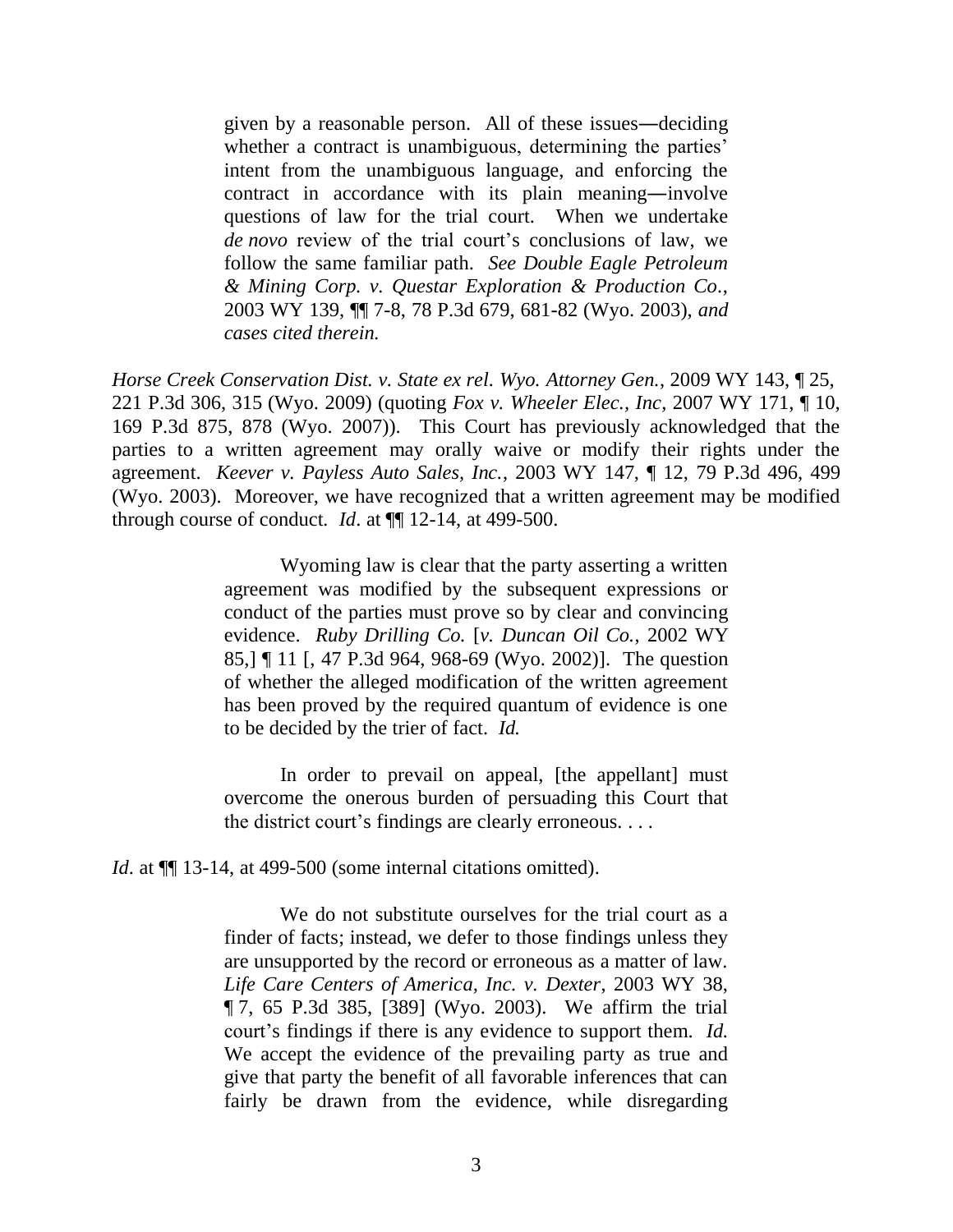conflicting evidence. *Narans v. Paulsen,* 803 P.2d 358, 360 (Wyo. 1990). A reviewing court will not set aside the court"s findings merely because it might have reached a different result. *Conner v. Board of County Commissioners, Natrona County*, 2002 WY 148, ¶ 23, 54 P.3d 1274, [1283] (Wyo. 2002). A finding can be "clearly erroneous" even though there is evidence to support it, if after a review of the entire record, the court "is left with the definite and firm conviction that a mistake has been committed." *Hammons v. Table Mountain Ranches Owners Association, Inc.*, 2003 WY 85, ¶ 12, 72 P.3d 1153, [1155] (Wyo. 2003).

*Id.* at  $\P$  7, at 498.

 $\overline{a}$ 

[¶8] The lease agreement provided the following regarding payment:

3. **RENT** Rent for the balance of this calendar month is \$30.00, payable immediately. Thereafter, Tenant agrees to pay the Landlord \$40.00 on or before the first day of each month, in advance, as rental for the use of the rental space....

In support of their argument that the contract was modified, the Terrises testified that they made an oral agreement with the manager of the storage facility, whereby the Terrises were allowed to make several payments over the course of the year, rather than monthly payments as required by the written lease agreement, as long as they were paid in full by the end of the year.<sup>3</sup> The Terrises argue that they made payments according to that oral agreement. Kimmel testified that he did have an employee helping him manage the units, but he was never authorized to amend the written lease agreement. Kimmel also testified that he "was in the room with [the manager] when Mrs. Terris requested a delay of two months in 2005 due to her father"s illness. I agreed, but there was no discussion or consent whatsoever on deferring rent payments beyond that one period in 2005." Kimmel unequivocally testified that he never authorized a modification of the contract. Moreover, Kimmel testified that he sent late payment notices to the Terrises dating back to April of 2006, three months prior to Kimmel entering the storage unit.

[¶9] After considering the above evidence, the district court concluded that the Terrises failed in their burden to show by clear and convincing evidence that the written contract had been modified. The district court had the opportunity to hear the evidence of both parties regarding the terms of the agreement and any modification thereto and determined

<sup>&</sup>lt;sup>3</sup> The record does not contain a transcript of the proceedings but instead contains Defendants' Amended Statement of the Evidence, which was submitted and accepted by the district court pursuant to W.R.A.P. 3.03. All referenced "testimony" is from this statement of the evidence.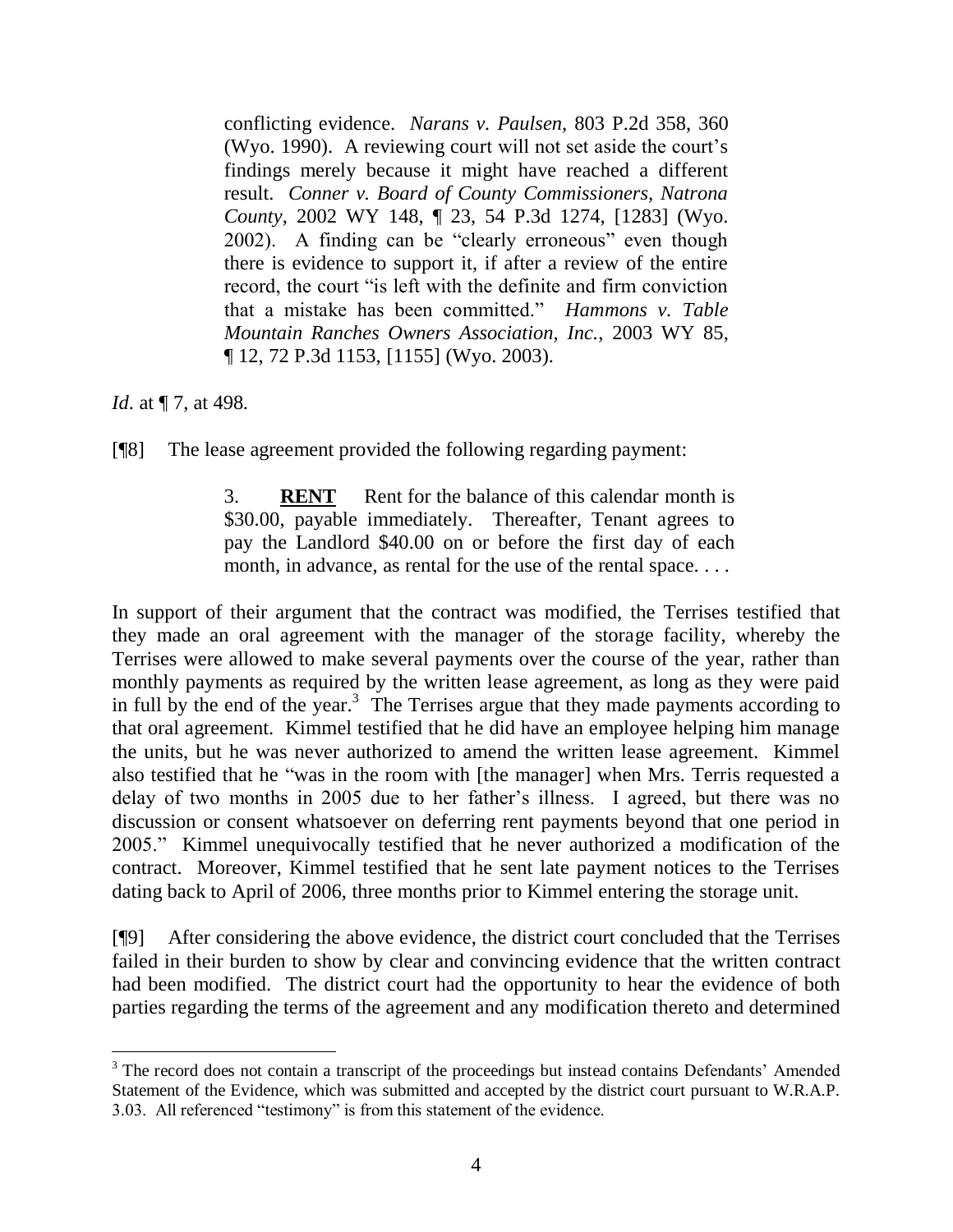Kimmel's testimony to be more credible. ""Due regard is given to the opportunity of the trial judge to assess the credibility of the witnesses, and our review does not entail reweighing disputed evidence."" *Morris v. CMS Oil & Gas Co.*, 2010 WY 37, ¶ 12, 227 P.3d 325, 330 (Wyo. 2010) (quoting *Lieberman v. Mossbrook*, 2009 WY 65, ¶ 40, 208 P.3d 1296, 1308 (Wyo. 2009)). Accepting Kimmel"s evidence as true and giving Kimmel all favorable inferences thereto, as required, we cannot say that the district court"s finding that a contract modification did not occur was clearly erroneous. Accordingly, the district court did not err as a matter of law by finding that the lease agreement was clear and unambiguous, requiring the Terrises to pay rent on a monthly basis, and their failure to do so was a breach of the agreement.

[¶10] Finally, we will address the Terrises" argument that the district court erred as a matter of law in finding that Kimmel did not breach the contract by disposing of their property. The Terrises note that the default provision of the lease agreement provides in part that

> In [the event of default], Tenant agrees that Landlord shall have the right to store the property at Tenant's expense, or to sell the property, without the requirements of civil action or judgement [sic], at public or private sale, and to apply the proceeds of sale first to Landlord"s costs and then to all amounts due from Tenant to Landlord.

The Terrises argue that Kimmel breached the lease agreement by not storing or selling their property, but instead disposing of it at the dump.

[¶11] Kimmel testified that when he entered the Terrises' storage unit he

found three full propane tanks and two full 5 gallon gas containers, in addition to a lot of junk (moldy horse blankets and lumber) plus some tools. I removed the flammable materials (gasoline tanks and propane tanks) and took junk with no value (lumber, horse blankets) to the dump as part of a much larger trash load, leaving all items of value, including tools, in the unit. I saw no jewelry or apparel.

Contained in the record are several sheets of paper with handwritten itemizations of property, with some containing corresponding estimates of value. Presumably these sheets were prepared by the Terrises as a description of the property that was stored in the unit and represent the property that the Terrises claim is missing. "Mrs. Terris testified that the items listed on the inventory sheets they prepared after the meeting and submitted as evidence were accurate to the best of her recollection." Not all of the lists are identical, nor are all labeled as exhibits, so it is difficult to tell which list or lists were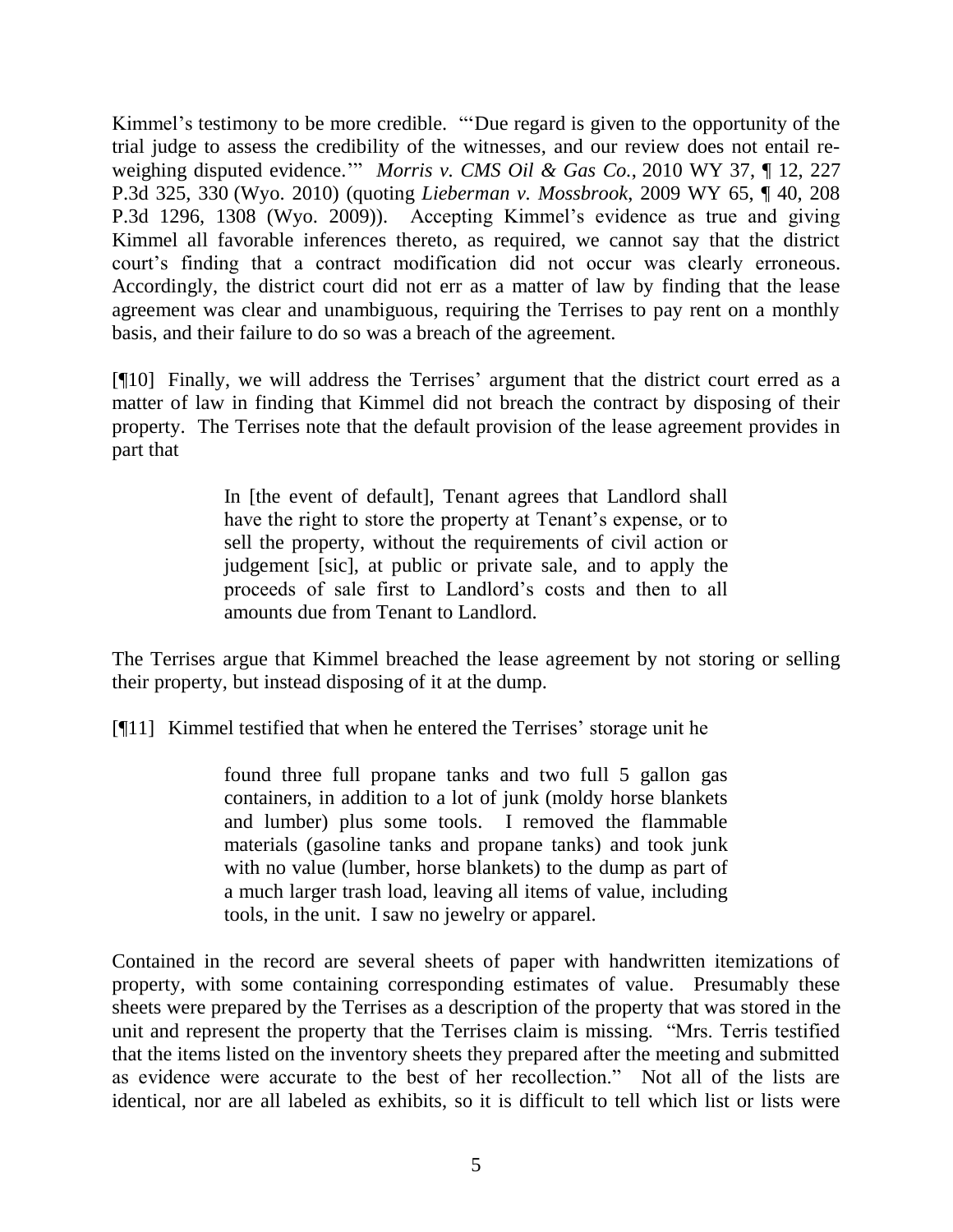actually entered into evidence and referenced in the above-quoted portion of Mrs. Terris" testimony. What is clear from these lists, however, is that they contain items starkly different from that which Kimmel testified to having encountered when he entered the storage unit. For instance, the lists prepared by the Terrises contain over thirty items, including a diamond ring and earrings, gold earrings, dishes, miscellaneous antiques, and a wedding dress.

[¶12] Once again confronted with conflicting testimony, the district court was required to make a credibility determination. As noted above, "Due regard is given to the opportunity of the trial judge to assess the credibility of the witnesses, and our review does not entail re-weighing disputed evidence." *Morris*, 2010 WY 37, ¶ 12, 227 P.3d at 330 (quoting *Lieberman,* 2009 WY 65, ¶ 40, 208 P.3d at 1308). The Terrises failed to persuade the district court that those items of personal property existed or that Kimmel disposed of them, and we do not find anything in the record to suggest otherwise.<sup>4</sup> Consequently, the district court did not err by finding that Kimmel did not breach the lease agreement.

# **Did the district court err by finding that Kimmel did not commit a conversion, that Kimmel did not act with willful misconduct, and that Kimmel did not violate the implied covenant of good faith and fair dealing?**

[¶13] The Terrises argue that Kimmel violated the implied covenant of good faith and fair dealing and committed a conversion of their property when Kimmel failed to follow the lease agreement which required Kimmel to store or sell their property and instead removed their property from the storage unit and disposed of it at the dump. The Terrises also argue that Kimmel disposed of their property willfully in violation of the lease agreement.<sup>5</sup> All of these claims rely on proof that Kimmel removed and disposed of the Terrises' personal property; however, as discussed above, we affirm the district court's determination that the Terrises failed to prove these pertinent facts and therefore we will not further address these issues. *See supra ¶* 12.

 $\overline{a}$ 

<sup>&</sup>lt;sup>4</sup> Kimmel admits to having removed lumber and horse blankets and disposing of them at the dump. However, the Terrises did not include those items on any of their lists of items allegedly disposed of by Kimmel, those items do not appear to be a subject of the conversion claim, nor do the Terrises present any argument on appeal regarding those items.

 $5$  The lease agreement provides the landlord with indemnity from liability in the event the tenant's property is destroyed or damaged, except in the event that it is destroyed or damaged as a result of the landlord"s gross negligence or willful misconduct.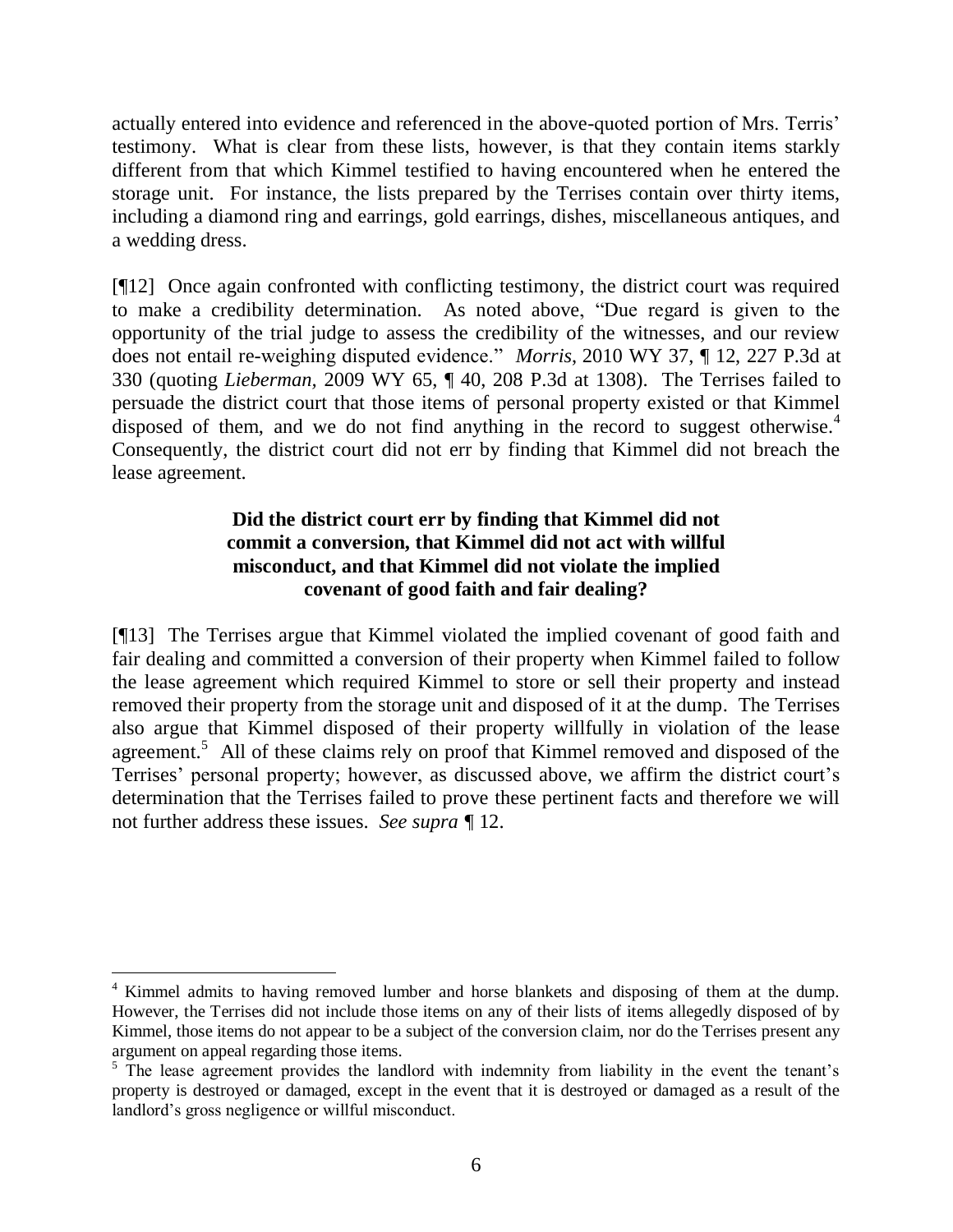## **Did the district court err as a matter of law when it awarded attorney's fees and costs to Kimmel**?

[¶14] The Terrises argue that the district court erred as a matter of law by awarding attorney"s fees and costs to Kimmel, claiming that such an award was not proper under the attorney"s fees provision of the lease agreement. Specifically, the Terrises argue that at the time the Terrises breached the lease agreement, Kimmel had not incurred any attorney"s fees or costs relating to the Terrises" breach, and all subsequent fees and costs resulted from defending the conversion claim which are not recoverable under the lease agreement.

> We review a district court's decision regarding the award of attorneys" fees and costs for abuse of discretion. A court abuses its discretion only when it acts in a manner which exceeds the bounds of reason under the circumstances. The burden is placed upon the party who is attacking the trial court"s ruling to establish an abuse of discretion.

*Meyer v. Hatto*, 2008 WY 153, ¶ 25, 198 P.3d 552, 557 (Wyo. 2008) (internal citations omitted). Wyoming follows the American rule regarding the award of attorney"s fees, which rule states that each party is responsible for his or her own fees and costs. *Id*. at ¶ 26, at 557. "A prevailing party, however, is generally entitled to be reimbursed for his attorney"s fees and costs when an express contractual authorization exists for such an award." *Id*. at ¶ 26, at 558.

[¶15] Regarding attorney"s fees, the lease agreement provided:

12. **ATTORNEY'S FEES** In the event of any default by Tenant hereunder, Tenant shall pay all costs and expenses incurred by Landlord as a result thereof, including reasonable attorneys fees, whether suit is brought or not.

[¶16] As noted above, this case originated as a result of the Terrises" suit against Kimmel for conversion. Kimmel responded by denying the conversion claim and counterclaiming for breach of contract. The Terrises argue that the attorney"s fees incurred by Kimmel arose out of their conversion claim, not as a result of any default under the lease, and therefore the Terrises insist that attorney"s fees are not recoverable under the lease agreement. We disagree.

[¶17] The attorney"s fees provision of the lease agreement does not limit the availability of fees and costs only to those arising out of claims initiated by the landlord. Rather, it states that the tenant shall pay any costs, including attorney's fees, resulting from "any default by Tenant." Both the conversion claim and the breach of contract counterclaim